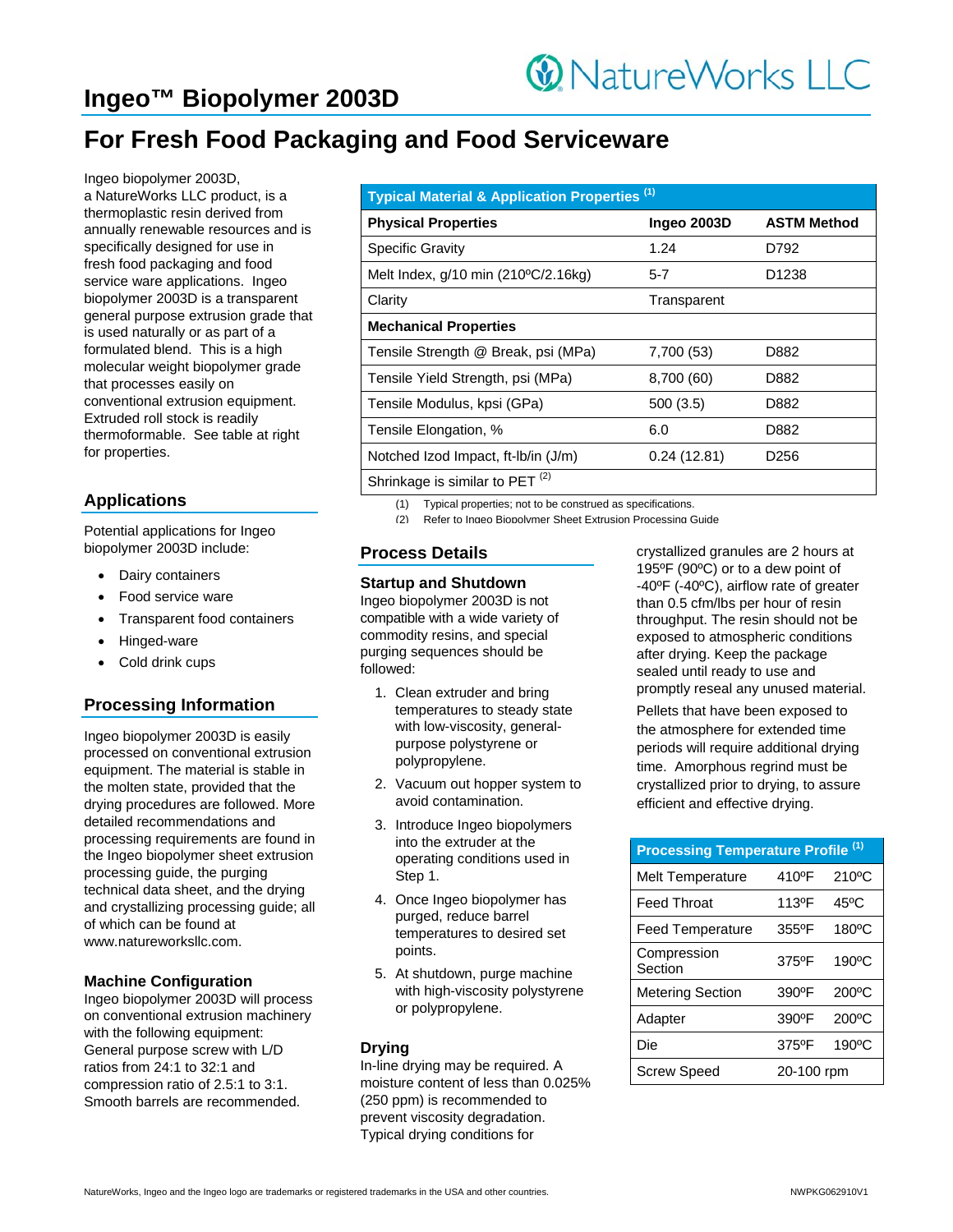## **Ingeo™ Biopolymer 2003D**

# **W** NatureWorks LLC

## **Compostability**

Composting is a method of waste disposal that allows organic materials to be recycled into a product that can be used as a valuable soil amendment. Ingeo biopolymer is made of polylactic acid, a repeating chain of lactic acid, which undergoes a 2-step degradation process. First, the moisture and heat in the compost pile attack the polymer chains and split them apart, creating smaller polymers, and finally, lactic acid. Microorganisms in compost and soil consume the smaller polymer fragments and lactic acid as nutrients. Since lactic acid is widely found in nature, a large number of organisms metabolize lactic acid. At a minimum, fungi and bacteria participate in this degradation process. The end result of the process is carbon dioxide, water and also humus, a soil nutrient. This degradation process is temperature and humidity dependent. Regulatory guidelines and standards for composting revolve around four basic criteria: Material Characteristics, Biodegradation, Disintegration, and Ecotoxicity. Description of the requirements of these testing can be found in the appropriate geographical area: DIN V 54900-1 (Germany), EN 13432 (EU), ASTM D 6400 (USA), GreenPla (Japan). This grade of Ingeo biopolymer meets the requirements of these four standards with limitation of maximum thickness 3.2mm.

## **Food Packaging Status**

#### **U.S. Status**

On January 3, 2002 FCN 000178 submitted by NatureWorks LLC to FDA became effective. This effective notification is part of list currently maintained on FDA's website at

**http://www.cfsan.fda.gov/~dms/opafcn.html.** 

This grade of Ingeo biopolymer may therefore be used in food packaging materials and, as such, is a permitted component of such materials pursuant to section 201(s) of the Federal, Drug, and Cosmetic Act, and Parts 182, 184, and 186 of the Food Additive Regulations. All additives and adjuncts contained in the referenced Ingeo biopolymer formulation meet the applicable sections of the Federal Food, Drug, and Cosmetic Act. The finished polymer is approved for all food types and B-H use conditions. We urge all of our customers to perform GMP (Good Manufacturing Procedures) when constructing a package so that it is suitable for the end use. Again, for any application, should you need further clarification, please do not hesitate to contact NatureWorks LLC.

#### **European Status**

This grade of Ingeo biopolymer complies with Commission Directive 2002/72/EC as amended by 2004/19/EC, 2005/79/EC, 2007/19/EC, 2008/39/EC, and 2009/975/EC. No SML's for the above referenced grade exist in Commission Directive 2002/72/EC or as amended by 2004/19/EC, 2005/79/EC, 2007/19/EC, 2008/39/EC, 2009/975/EC. NatureWorks LLC would like to draw your attention to the fact that the EU-Directive 2002/72/EC, which applies to all EU-Member States, includes a limit of 10 mg/dm2 of the overall migration from finished plastic articles into food. In accordance with EU-Directive 2002/72/EC the migration should be measured on finished articles placed into contact with the foodstuff or appropriate food simulants for a period and at a temperature which are chosen by reference to the contact conditions in actual use, according to the rules laid down in EU-Directives 93/8/EEC (amending 82/711/EEC) and 85/572/EEC

Please note that it is the responsibility of both the manufacturers of finished food contact articles as well as the industrial food packers to make sure that these articles in their actual use are in compliance with the imposed specific and overall migration requirements.

This grade as supplied meets European Parliament and Council Directive 94/62/EC of 20 December 1994 on packaging and packaging waste heavy metal content as described in Article 11. It is recoverable in the form of material recycling, energy recovery, composting, and biodegradable per Annex II point 3, subject to the standards of the local community. Again, for any application, should you need further clarification, please do not hesitate to contact NatureWorks LLC.

## **Bulk Storage Recommendations**

The resin silos recommended and used by NatureWorks LLC are designed to maintain dry air in the silo and to be isolated from the outside air. This design would be in contrast to an open, vented to atmosphere system that we understand to be a typical polystyrene resin silo. Key features that are added to a typical (example: polystyrene) resin silo to achieve this objective include a cyclone and rotary valve loading system and some pressure vessel relief valves. The dry air put to the system is sized to the resin flow rate out of the silo. Not too much dry air would be needed and there may be excess instrument air (-30°F dew point) available in the plant to meet the needs for dry air. Our estimate is 10 scfm for a 20,000 lb/hr rate resin usage. Typically, resin manufacturers specify aluminum or stainless steel silos for their own use and avoid epoxy-lined steel.